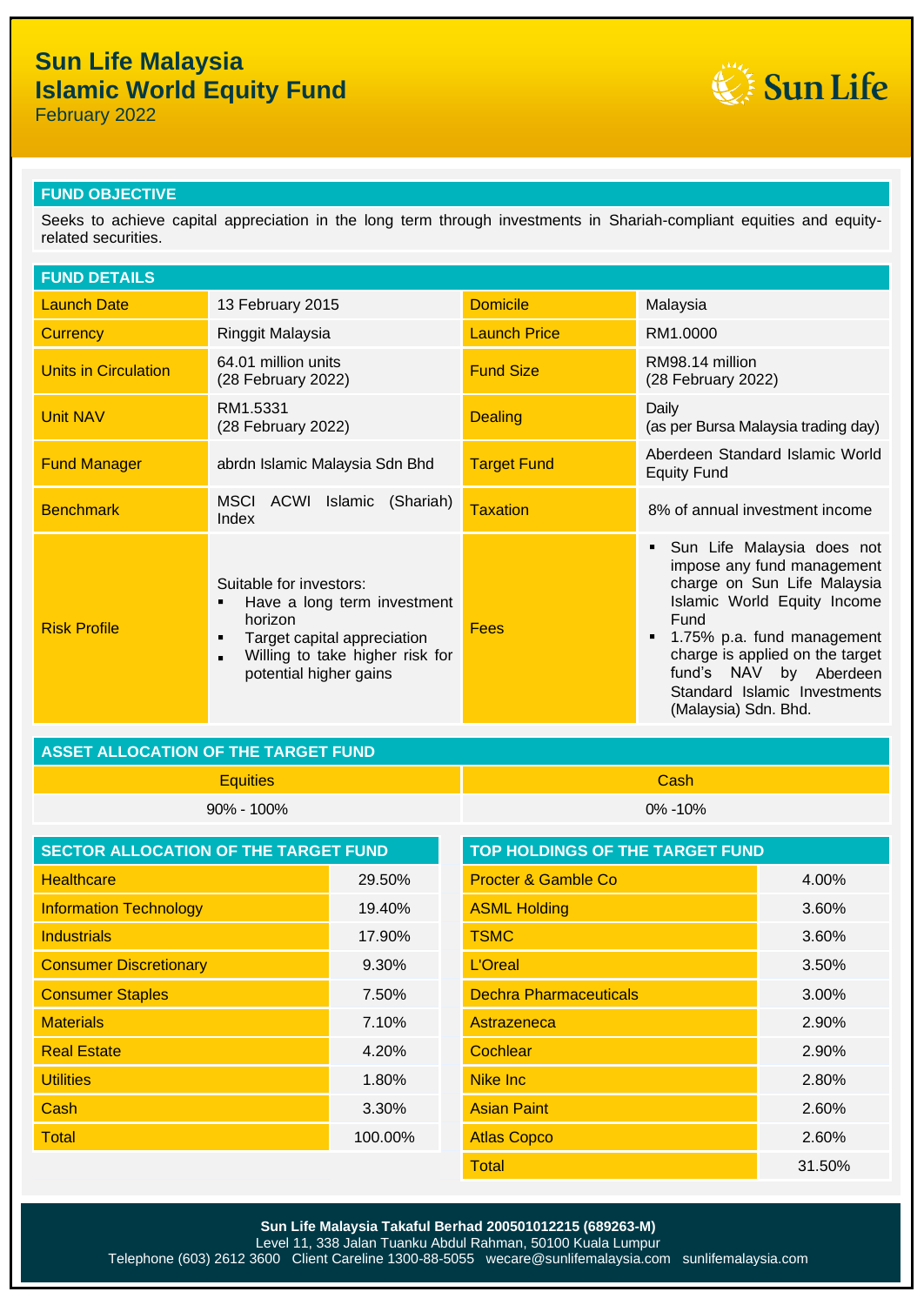

February 2022

### **PERFORMANCE RECORD**

This fund feeds into Aberdeen Standard Islamic World Equity Fund ("target fund") with the objective to achieve capital appreciation in the long term through investments in Shariah-compliant equities and equity-related securities.

Table below shows the investment returns of Sun Life Malaysia Islamic World Equity Fund versus its benchmark as at 28 February 2022:

| $\frac{1}{2}$     | YTD      | 1M      | 6M       | 1-Year | 3-Years | 5-Years | <b>Since</b><br><b>Inception</b> |
|-------------------|----------|---------|----------|--------|---------|---------|----------------------------------|
| Fund <sup>*</sup> | $-12.32$ | $-2.12$ | $-11.68$ | 9.13   | 39.93   | 42.12   | 53.31                            |
| <b>Benchmark</b>  | -4.49    | $-1.11$ | $-0.90$  | 13.64  | 44.58   | 55.32   | 106.96                           |

*\* Calculation of past performance is based on NAV-to-NAV*

**Notice: Past performance of the fund is not an indication of its future performance which may differ. The fund performance is not guaranteed.**

### **FUND MANAGER'S COMMENTS**

- The poor start to 2022 continued into February, with equity market volatility once again rising sharply ahead of Russia's invasion of Ukraine on 24 February. Over the month, stock markets sold off aggressively, with Germany's DAX index, for instance, dropping almost 10%, before regaining some lost ground in the last few days of February. The broad global equity market ended the month down 2.6% (in US dollar terms).
- As in January, value stocks outperformed growth stocks. In sector terms, energy and materials companies were the leading performers over the month.
- Holdings to weigh on returns included Aveva Group. The share price weakened along with other highly-valued European technology stocks. Rising bond yields and worries over higher interest rates are weighing on valuations and earnings prospects. Elsewhere, Adobe's stock price weakness continued in February along with other highly-valued software companies. On a more positive note, the shares of medical device manufacturer Asahi Intecc bounced back after the company reported a good set of quarterly results that exceeded expectations. Lastly, Tetra Tech, the environmental consultant group, continued to benefit from favourable and improving trends across each of its platforms, aligning with US President Biden's environmental priorities. The company's latest quarterly results reflected this.
- We added to the holding in diversified life science innovator, Danaher, to take advantage of recent share price weakness to increase the Fund's active weight in the stock.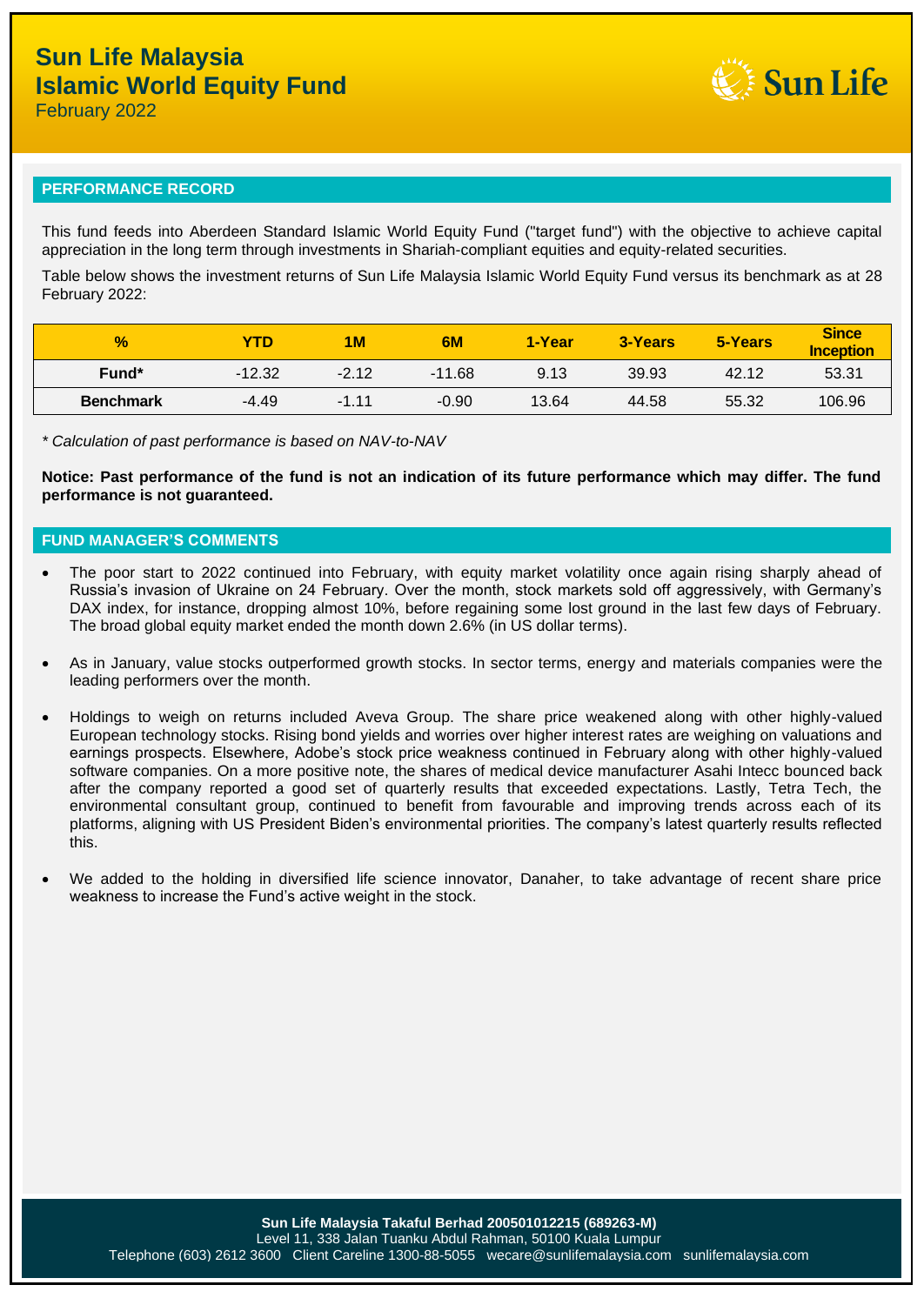# **Sun Life Malaysia Islamic World Equity Fund**

February 2022



#### **RISKS**

All investment carries some form of risks. The potential key risks include but are not limited to the following:

| <b>External</b><br><b>Investment</b><br><b>Manager Risk</b> | The fund management function of the target fund is delegated to Aberdeen Asset Managers Limited<br>("AAML"). AAML ("External Investment Manager") is an entity within the Aberdeen Standard<br>Investments group ("ASI Group"). Although the External Investment Manager is an entity within the<br>ASI Group and they will have regular meetings with Aberdeen Standard to deliberate on the<br>investment themes and portfolio decisions, there is still the risk that the External Investment<br>Manager may not adhere to the investment mandate of the target fund due to an oversight. In the<br>event of an oversight by the External Investment Manager, the NAV of the target fund will be<br>adversely affected and the investment of the unit holders may be jeopardised through the loss of<br>their capital invested in the target fund.                                                                                                                         |  |
|-------------------------------------------------------------|-------------------------------------------------------------------------------------------------------------------------------------------------------------------------------------------------------------------------------------------------------------------------------------------------------------------------------------------------------------------------------------------------------------------------------------------------------------------------------------------------------------------------------------------------------------------------------------------------------------------------------------------------------------------------------------------------------------------------------------------------------------------------------------------------------------------------------------------------------------------------------------------------------------------------------------------------------------------------------|--|
| <b>Market risk</b>                                          | Market risk refers to potential losses that may arise from changes in the market prices of the<br>Shariah-compliant equities that the target fund invests in. Prices of the Shariah-compliant equities<br>will fluctuate in response to various factors, for example, events or news that relates to the Shariah-<br>compliant equities as well as general market or economic conditions. In mitigating this risk,<br>Aberdeen Standard will invest in various sectors, thus the collapse of any particular sector would<br>not have a major adverse impact on the value of the target fund.                                                                                                                                                                                                                                                                                                                                                                                  |  |
| <b>Stock specific risk</b>                                  | Any drop in the price of a particular Shariah-compliant stock held by the target fund may affect the<br>unit price of the target fund adversely. This risk can be mitigated by investing in a wide range of<br>Shariah-compliant equities in different sectors, thus spreading the element of risk.                                                                                                                                                                                                                                                                                                                                                                                                                                                                                                                                                                                                                                                                           |  |
| <b>Concentration risk</b>                                   | This risk refers to the risk that the target fund invests a substantial portion of its assets in a<br>particular sector or geographical area which may cause the target fund to be more susceptible to<br>adverse economic events affecting that particular industry or region. This risk is mitigated through<br>the diversification process that Aberdeen Standard will employ in the management of the target fund<br>whereby the target fund will hold a diversified portfolio of Shariah-compliant equities across various<br>sectors and countries.                                                                                                                                                                                                                                                                                                                                                                                                                     |  |
| <b>Shariah-compliant</b><br>warrants risk                   | The price, performance and liquidity of Shariah-compliant warrants are typically linked to the<br>underlying Shariah-compliant equities and therefore subject to those risks. However, the price,<br>performance and liquidity of such Shariah-compliant warrants will generally fluctuate more than the<br>underlying Shariah-compliant equities because of the greater volatility of the warrants market. The<br>erosion of value of the Shariah-compliant warrants may accelerate as the Shariah-compliant<br>warrants approach its expiry date and the potential gains from a favourable price movement of the<br>underlying Shariah-compliant equities may be offset by time decay.                                                                                                                                                                                                                                                                                      |  |
| <b>Currency risk</b>                                        | As the investments of the target fund may be denominated in currencies other than the base<br>currency, any fluctuation in the exchange rate between the base currency and the currencies in<br>which the investments are denominated may have an impact on the value of these investments.<br>Investors should be aware that if the currencies in which the investments are denominated<br>depreciate against the base currency, this will have an adverse effect on the NAV of the target fund<br>in the base currency and vice versa. Investors should note that any gains or losses arising from the<br>fluctuation in the exchange rate may further increase or decrease the returns of the investment.<br>The impact of the exchange rate movement between the base currency of the target fund and the<br>currency of the underlying investments may result in a depreciation of the value of the investments<br>as expressed in the base currency of the target fund. |  |
| Sun Life Malaysia Takaful Berhad 200501012215 (689263-M)    |                                                                                                                                                                                                                                                                                                                                                                                                                                                                                                                                                                                                                                                                                                                                                                                                                                                                                                                                                                               |  |